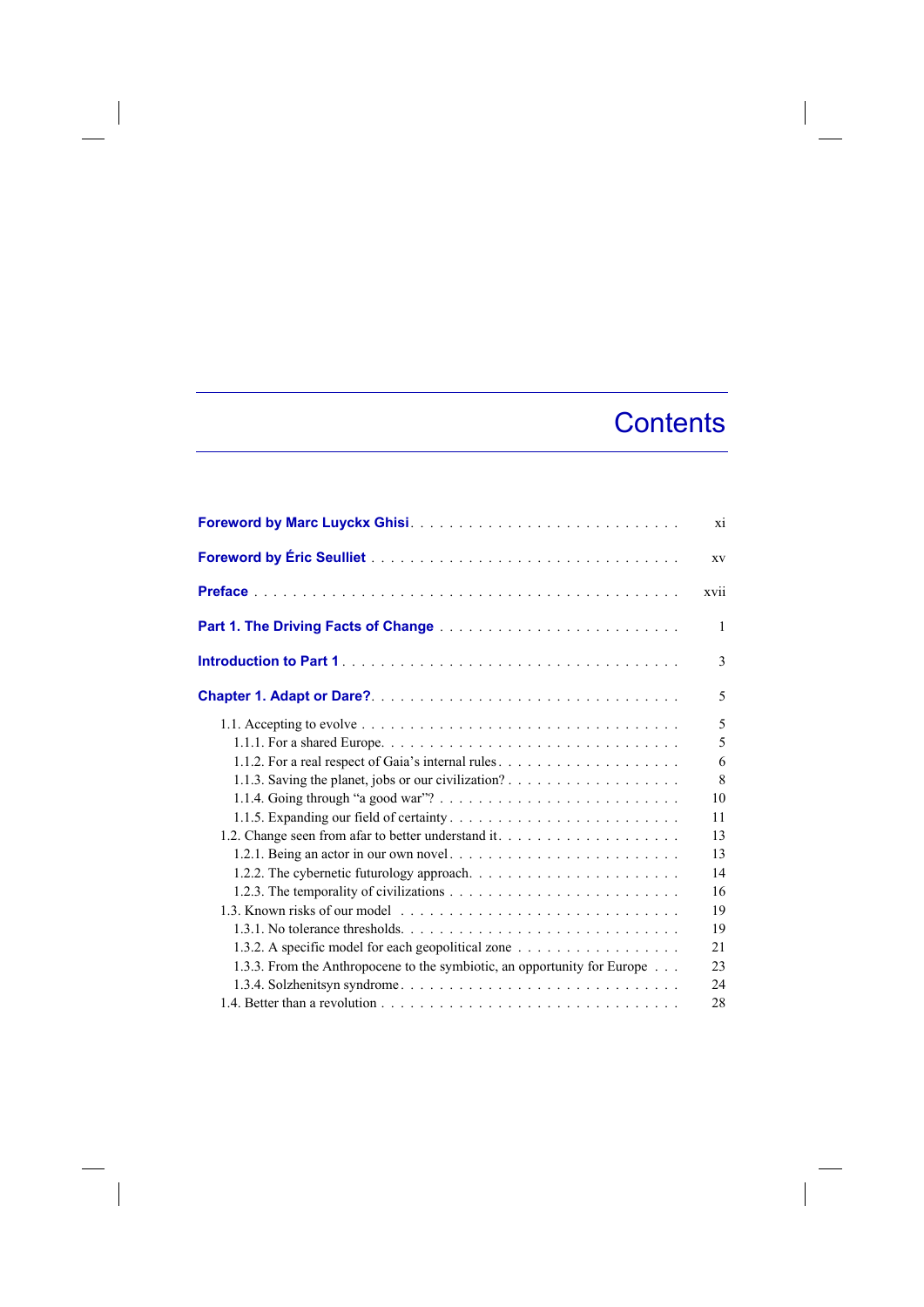## vi Productive Economy, Contributory Economy

 $\overline{\phantom{a}}$ 

 $\overline{\phantom{a}}$ 

| Chapter 2. Our Heritage of Experience Tested by New Knowledge                             | 31 |
|-------------------------------------------------------------------------------------------|----|
| 2.1. The common good as a new source of prosperity.                                       | 31 |
| 2.1.1. "Employment and GDP": words of the 21st century                                    | 32 |
|                                                                                           | 33 |
| 2.1.3. On the 21st floor, take the cultural elevator $\ldots \ldots \ldots \ldots \ldots$ | 34 |
|                                                                                           | 35 |
| 2.1.5. The economy between cooperation and competitiveness                                | 39 |
|                                                                                           | 42 |
| 2.1.7. Breaking out of the dictatorship of short term                                     | 52 |
|                                                                                           | 53 |
|                                                                                           | 53 |
| 2.2.2. From consumerism to the search for cooperation                                     | 56 |
| 2.2.3. Complementarity, the wealth of the community                                       | 58 |
|                                                                                           | 59 |
| 2.2.5. Organization: from the pyramid to the organic structure                            | 65 |
|                                                                                           | 68 |
|                                                                                           | 68 |
| 2.3.2. The times of life from the 20th to the 21st centuries.                             | 69 |
|                                                                                           |    |
| Chapter 3. The Change of Era Beyond Our Will!                                             | 73 |
|                                                                                           | 73 |
|                                                                                           | 73 |
|                                                                                           | 74 |
|                                                                                           | 76 |
|                                                                                           | 78 |
|                                                                                           | 79 |
|                                                                                           | 80 |
| 3.2. AI, the eye of Cain and democratic benevolence                                       | 80 |
|                                                                                           | 82 |
|                                                                                           | 82 |
|                                                                                           | 83 |
| Chapter 4. The Traces of Our Future Inscribed in Our Past                                 | 85 |
|                                                                                           | 85 |
|                                                                                           | 85 |
|                                                                                           | 85 |
|                                                                                           | 87 |
|                                                                                           | 88 |
|                                                                                           | 88 |
| 4.2.2. Europe: hierarchical with its kings, but organic with its communities              | 90 |
|                                                                                           | 91 |
|                                                                                           | 93 |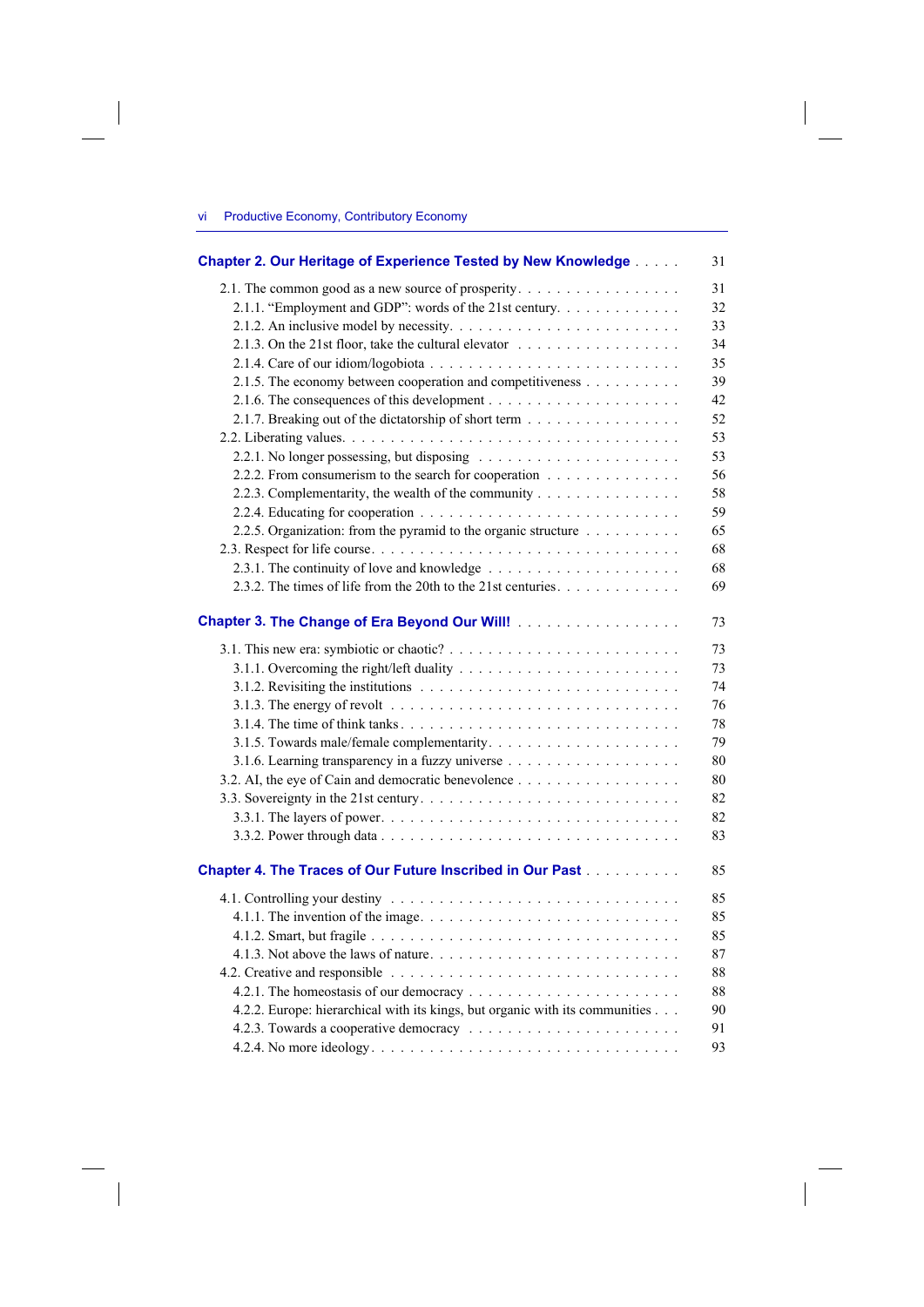| 4.2.6. Neither colonizer nor colonized, only responsible and competitive |  |
|--------------------------------------------------------------------------|--|
|                                                                          |  |
|                                                                          |  |
|                                                                          |  |
|                                                                          |  |
|                                                                          |  |
|                                                                          |  |
|                                                                          |  |
|                                                                          |  |
|                                                                          |  |
| 4.5.3. The end of one model, the beginning of another                    |  |
|                                                                          |  |
|                                                                          |  |
|                                                                          |  |
|                                                                          |  |
|                                                                          |  |
|                                                                          |  |
| 4.7.1. Before sedentarization: to each his own tribe.                    |  |
| 4.7.2. Since sedentarization: a place for submission                     |  |
|                                                                          |  |
| Chapter 5. "To Make Society" Therefore "To Exchange".                    |  |
|                                                                          |  |
|                                                                          |  |
| 5.1.2. Strengths and weaknesses of the concept of ownership              |  |
|                                                                          |  |
|                                                                          |  |
|                                                                          |  |
|                                                                          |  |
|                                                                          |  |
|                                                                          |  |
|                                                                          |  |
|                                                                          |  |
|                                                                          |  |
|                                                                          |  |
| Chapter 6. The Inevitable Reworking of the Social Pact [1] [1]           |  |
|                                                                          |  |
|                                                                          |  |
|                                                                          |  |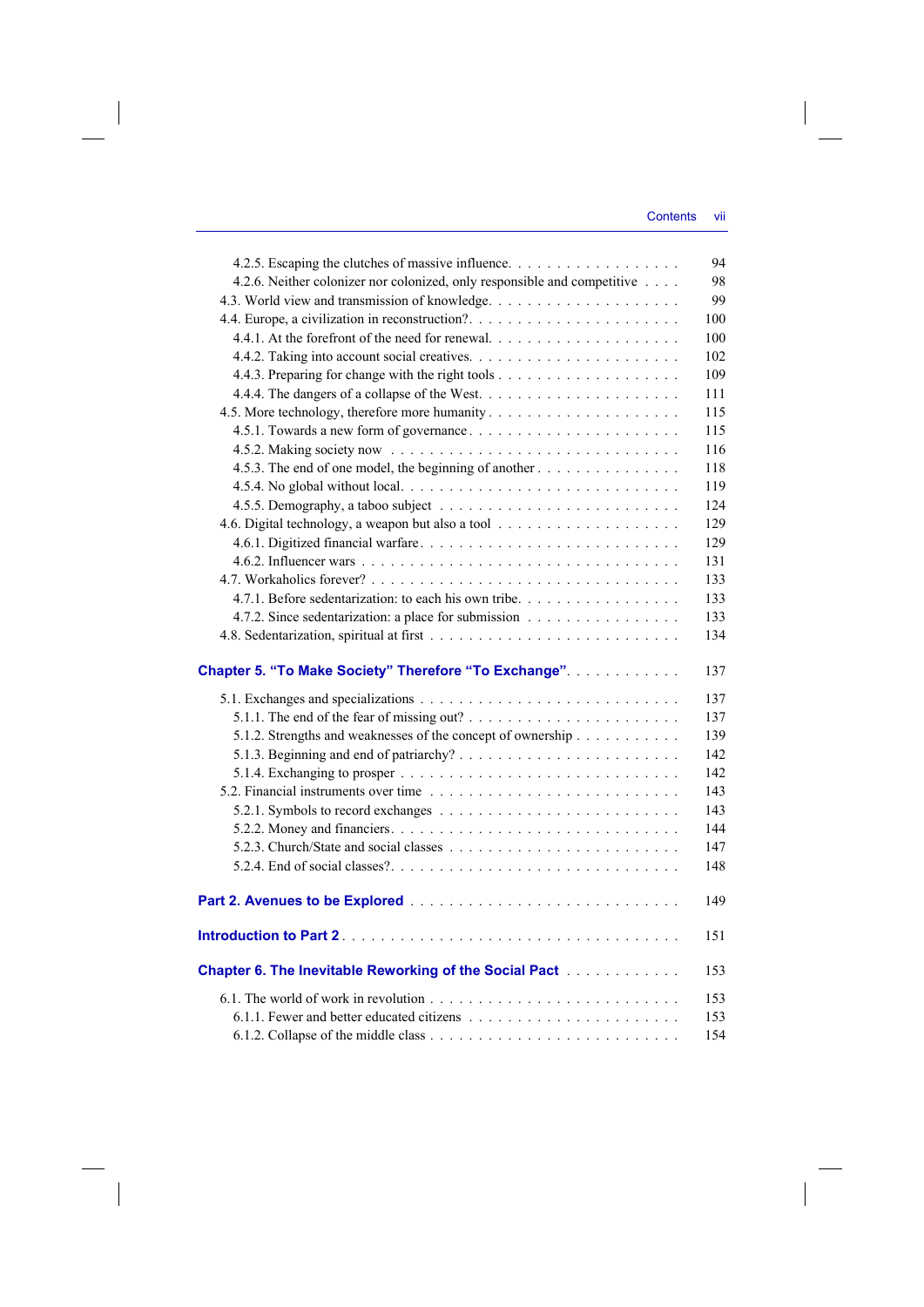## viii Productive Economy, Contributory Economy

 $\overline{\phantom{a}}$ 

 $\begin{array}{c} \hline \end{array}$ 

| 159<br>6.2.2. Disappearance of professions and knowledge strategy<br>159<br>160<br>161<br>162<br>6.3.2. Sloping entry and exit from the labor market, an avenue<br>163<br>163<br>6.3.4. Regulated professions with regulated missions<br>163<br>165<br>165<br>7.2. Shifting the focus between private property and the commons<br>166<br>7.2.1. Dependence on the productive and the common good<br>166<br>7.2.2. The dual economy: productive and contributory<br>167<br>169<br>173<br>173<br>175<br>175<br>177<br>178<br>179<br>8.3.1. Responding to the collapse of the middle class.<br>179<br>8.3.2. Objectives of the multicurrency experiments.<br>181<br>181<br>182<br>182<br>185<br>186<br>188<br>191<br>192 |     |
|-----------------------------------------------------------------------------------------------------------------------------------------------------------------------------------------------------------------------------------------------------------------------------------------------------------------------------------------------------------------------------------------------------------------------------------------------------------------------------------------------------------------------------------------------------------------------------------------------------------------------------------------------------------------------------------------------------------------------|-----|
|                                                                                                                                                                                                                                                                                                                                                                                                                                                                                                                                                                                                                                                                                                                       | 159 |
|                                                                                                                                                                                                                                                                                                                                                                                                                                                                                                                                                                                                                                                                                                                       |     |
|                                                                                                                                                                                                                                                                                                                                                                                                                                                                                                                                                                                                                                                                                                                       |     |
|                                                                                                                                                                                                                                                                                                                                                                                                                                                                                                                                                                                                                                                                                                                       |     |
|                                                                                                                                                                                                                                                                                                                                                                                                                                                                                                                                                                                                                                                                                                                       |     |
|                                                                                                                                                                                                                                                                                                                                                                                                                                                                                                                                                                                                                                                                                                                       |     |
|                                                                                                                                                                                                                                                                                                                                                                                                                                                                                                                                                                                                                                                                                                                       |     |
|                                                                                                                                                                                                                                                                                                                                                                                                                                                                                                                                                                                                                                                                                                                       |     |
|                                                                                                                                                                                                                                                                                                                                                                                                                                                                                                                                                                                                                                                                                                                       |     |
|                                                                                                                                                                                                                                                                                                                                                                                                                                                                                                                                                                                                                                                                                                                       |     |
|                                                                                                                                                                                                                                                                                                                                                                                                                                                                                                                                                                                                                                                                                                                       |     |
|                                                                                                                                                                                                                                                                                                                                                                                                                                                                                                                                                                                                                                                                                                                       |     |
|                                                                                                                                                                                                                                                                                                                                                                                                                                                                                                                                                                                                                                                                                                                       |     |
|                                                                                                                                                                                                                                                                                                                                                                                                                                                                                                                                                                                                                                                                                                                       |     |
|                                                                                                                                                                                                                                                                                                                                                                                                                                                                                                                                                                                                                                                                                                                       |     |
|                                                                                                                                                                                                                                                                                                                                                                                                                                                                                                                                                                                                                                                                                                                       |     |
|                                                                                                                                                                                                                                                                                                                                                                                                                                                                                                                                                                                                                                                                                                                       |     |
|                                                                                                                                                                                                                                                                                                                                                                                                                                                                                                                                                                                                                                                                                                                       |     |
|                                                                                                                                                                                                                                                                                                                                                                                                                                                                                                                                                                                                                                                                                                                       |     |
|                                                                                                                                                                                                                                                                                                                                                                                                                                                                                                                                                                                                                                                                                                                       |     |
|                                                                                                                                                                                                                                                                                                                                                                                                                                                                                                                                                                                                                                                                                                                       |     |
|                                                                                                                                                                                                                                                                                                                                                                                                                                                                                                                                                                                                                                                                                                                       |     |
|                                                                                                                                                                                                                                                                                                                                                                                                                                                                                                                                                                                                                                                                                                                       |     |
|                                                                                                                                                                                                                                                                                                                                                                                                                                                                                                                                                                                                                                                                                                                       |     |
|                                                                                                                                                                                                                                                                                                                                                                                                                                                                                                                                                                                                                                                                                                                       |     |
|                                                                                                                                                                                                                                                                                                                                                                                                                                                                                                                                                                                                                                                                                                                       |     |
|                                                                                                                                                                                                                                                                                                                                                                                                                                                                                                                                                                                                                                                                                                                       |     |
|                                                                                                                                                                                                                                                                                                                                                                                                                                                                                                                                                                                                                                                                                                                       |     |
|                                                                                                                                                                                                                                                                                                                                                                                                                                                                                                                                                                                                                                                                                                                       |     |
|                                                                                                                                                                                                                                                                                                                                                                                                                                                                                                                                                                                                                                                                                                                       |     |
|                                                                                                                                                                                                                                                                                                                                                                                                                                                                                                                                                                                                                                                                                                                       |     |
|                                                                                                                                                                                                                                                                                                                                                                                                                                                                                                                                                                                                                                                                                                                       |     |
|                                                                                                                                                                                                                                                                                                                                                                                                                                                                                                                                                                                                                                                                                                                       |     |
|                                                                                                                                                                                                                                                                                                                                                                                                                                                                                                                                                                                                                                                                                                                       |     |
|                                                                                                                                                                                                                                                                                                                                                                                                                                                                                                                                                                                                                                                                                                                       | 193 |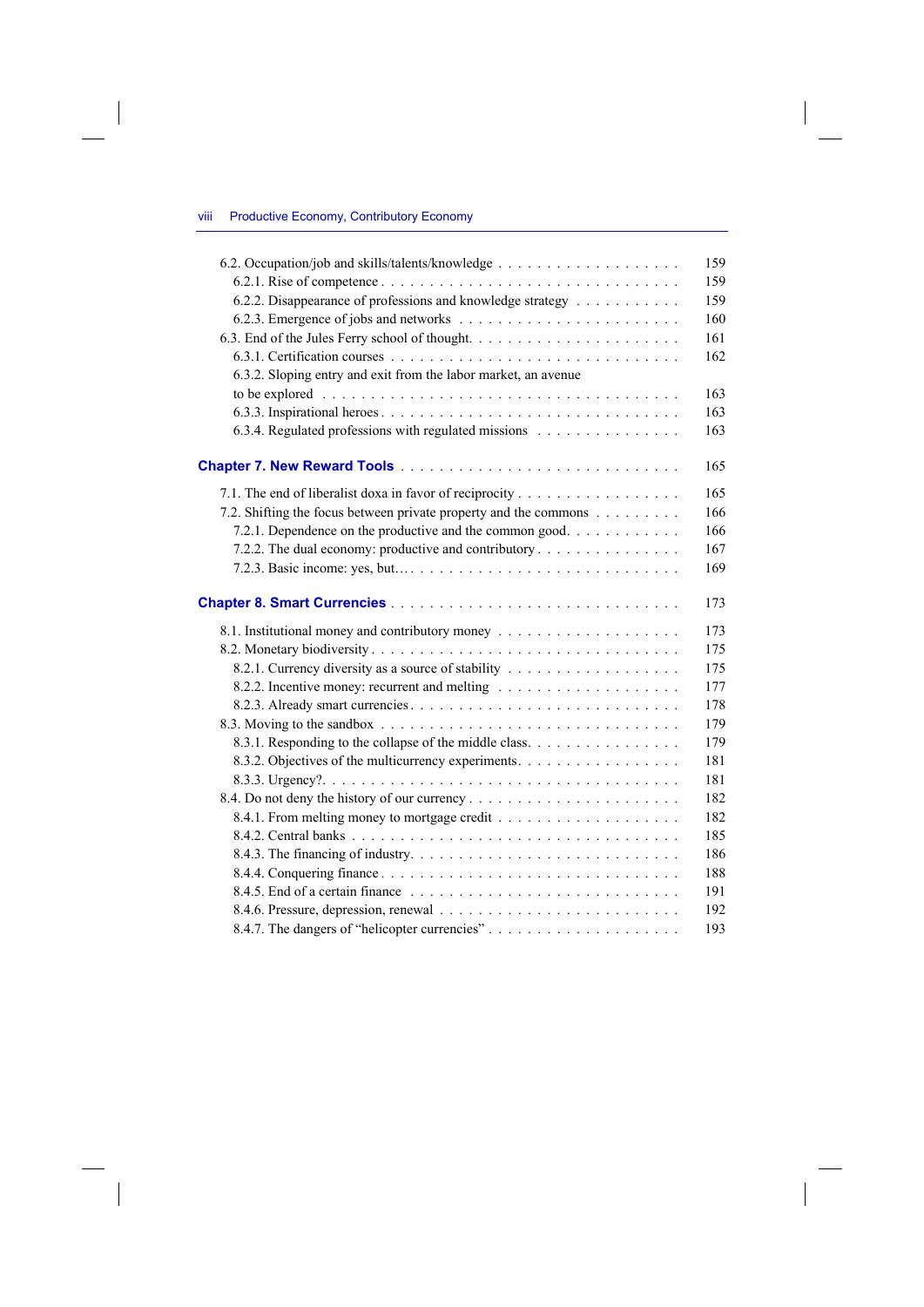$\overline{\phantom{a}}$ 

|                                                                  | 195 |
|------------------------------------------------------------------|-----|
|                                                                  | 195 |
|                                                                  | 196 |
| 9.3. Preparing for the "aftermath" of transnational corporations | 198 |
|                                                                  | 199 |
|                                                                  | 200 |
|                                                                  | 201 |
|                                                                  | 207 |
|                                                                  | 207 |
|                                                                  | 208 |
| 10.2.1. Alternately at the forefront of human history            | 208 |
|                                                                  | 208 |
|                                                                  | 209 |
|                                                                  | 209 |
|                                                                  | 210 |
|                                                                  | 212 |
| 10.3.4. Economy at the service of people and the common good     | 214 |
|                                                                  | 215 |
|                                                                  | 217 |
|                                                                  | 217 |
|                                                                  | 226 |
|                                                                  | 230 |
| 10.4.4. All citizens and actors of the economic and social life  | 231 |
| <b>Chapter 11. No Societal Transformation Without</b>            | 233 |
|                                                                  | 233 |
|                                                                  | 234 |
|                                                                  | 235 |
|                                                                  | 236 |
|                                                                  | 236 |
|                                                                  | 237 |
|                                                                  | 243 |
|                                                                  | 243 |
|                                                                  |     |

 $\overline{\phantom{a}}$ 

 $\begin{array}{c} \hline \end{array}$